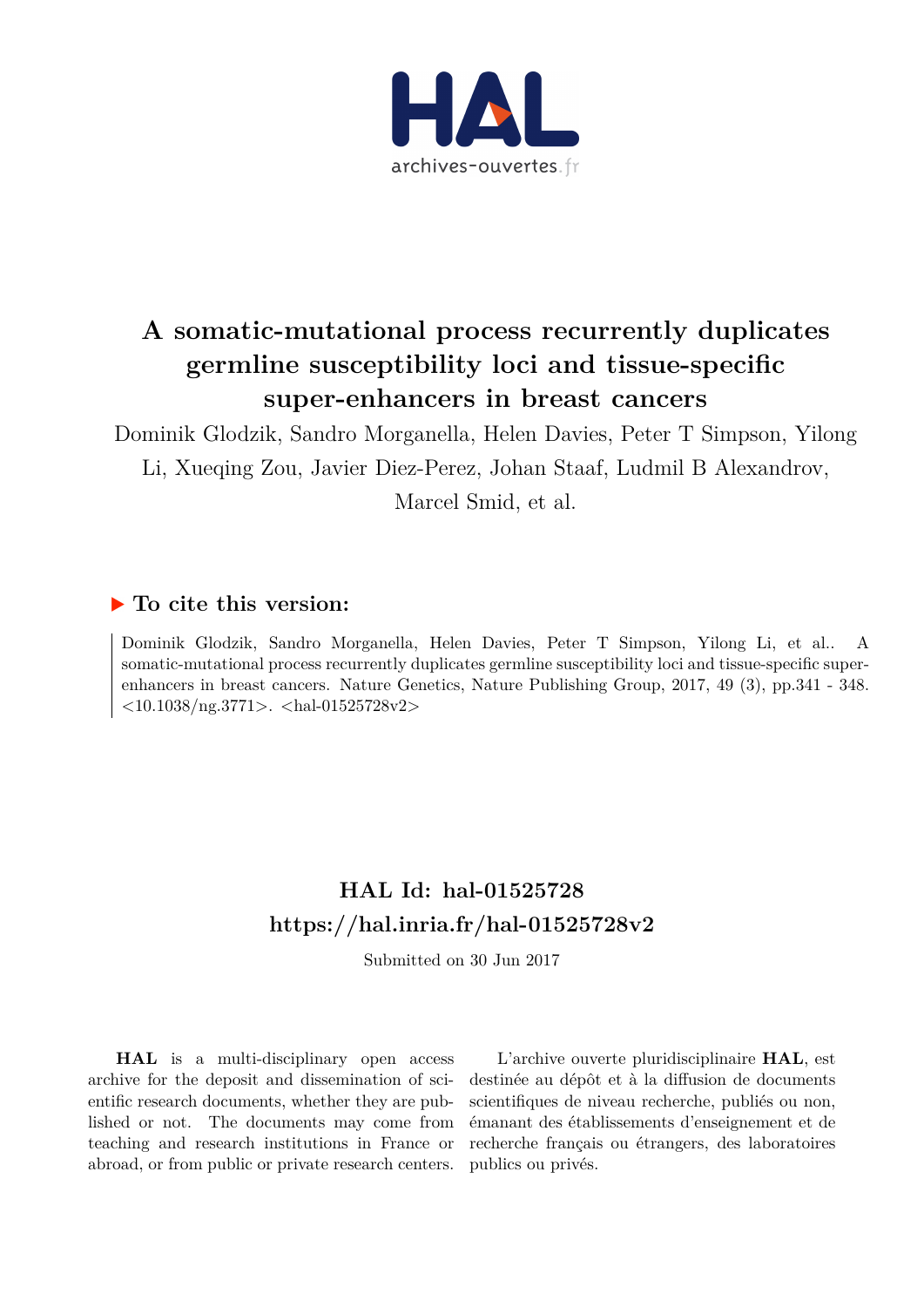# **A somatic-mutational process recurrently duplicates germline susceptibility loci and tissue-specific super-enhancers in breast cancers**

## **Authors**

Dominik Glodzik<sup>1</sup>, Sandro Morganella<sup>1</sup>, Helen Davies<sup>1</sup>, Peter T. Simpson<sup>2</sup>, Yilong Li<sup>1</sup>, Xueqing Zou<sup>1</sup>, Javier Diez-Perez<sup>1</sup>, Johan Staaf<sup>3</sup>, Ludmil B. Alexandrov<sup>1,4,5</sup>, Marcel Smid<sup>6</sup>, Arie B Brinkman<sup>7</sup>, Inga Hansine Rye<sup>8,9</sup>, Hege Russnes<sup>8,9</sup>, Keiran Raine<sup>1</sup>, Colin A. Purdie<sup>10</sup>, Sunil R Lakhani<sup>2,11</sup>, Alastair M. Thompson<sup>10,12</sup>, Ewan Birney<sup>13</sup>, Hendrik G Stunnenberg<sup>6</sup>, Marc J van de Vijver<sup>14</sup>, John W.M. Martens<sup>6</sup>, Anne-Lise Børresen-Dale<sup>8,9</sup>, Andrea L. Richardson<sup>15,16</sup>, Gu Kong<sup>17</sup>, Alain Viari<sup>18,19</sup>, Douglas Easton<sup>20</sup>, Gerard Evan<sup>21</sup>, Peter J Campbell<sup>1</sup>, Michael R. Stratton<sup>1</sup> and Serena  $Nik-Zainal<sup>1,22</sup>$ 

## **Affiliations**

1 Wellcome Trust Sanger Institute, Hinxton, Cambridge CB10 1SA, United Kingdom 2 University of Queensland: Centre for Clinical Research and School of Medicine, Brisbane, Australia

3 Division of Oncology and Pathology, Department of Clinical Sciences Lund, Lund University, Lund, Sweden

4 Theoretical Biology and Biophysics (T-6), Los Alamos National Laboratory, Los Alamos, New Mexico, United States of America

5 Center for Nonlinear Studies, Los Alamos National Laboratory, Los Alamos, New Mexico, United States of America

6 Erasmus MC Cancer Institute and Cancer Genomics Netherlands, Erasmus University Medical Center, Department of Medical Oncology, Rotterdam, The Netherlands

7 Radboud University, Department of Molecular Biology, Faculties of Science and Medicine, Nijmegen, Netherlands

8 Department of Cancer Genetics, Institute for Cancer Research, Oslo University Hospital The Norwegian Radiumhospital

9 K.G. Jebsen Centre for Breast Cancer Research, Institute for Clinical Medicine, University of Oslo, Oslo, Norway

10 Department of Pathology, Ninewells Hospital & Medical School, Dundee DD1 9SY, UK

11 Pathology Queensland, The Royal Brisbane and Women's Hospital, Brisbane, Australia

12 Department of Breast Surgical Oncology, University of Texas MD Anderson Cancer Center, 1400 Pressler Street, Houston, Texas 77030

13 European Molecular Biology Laboratory, European Bioinformatics Institute, Wellcome Trust Genome Campus, Hinxton, Cambridgeshire, CB10 1SD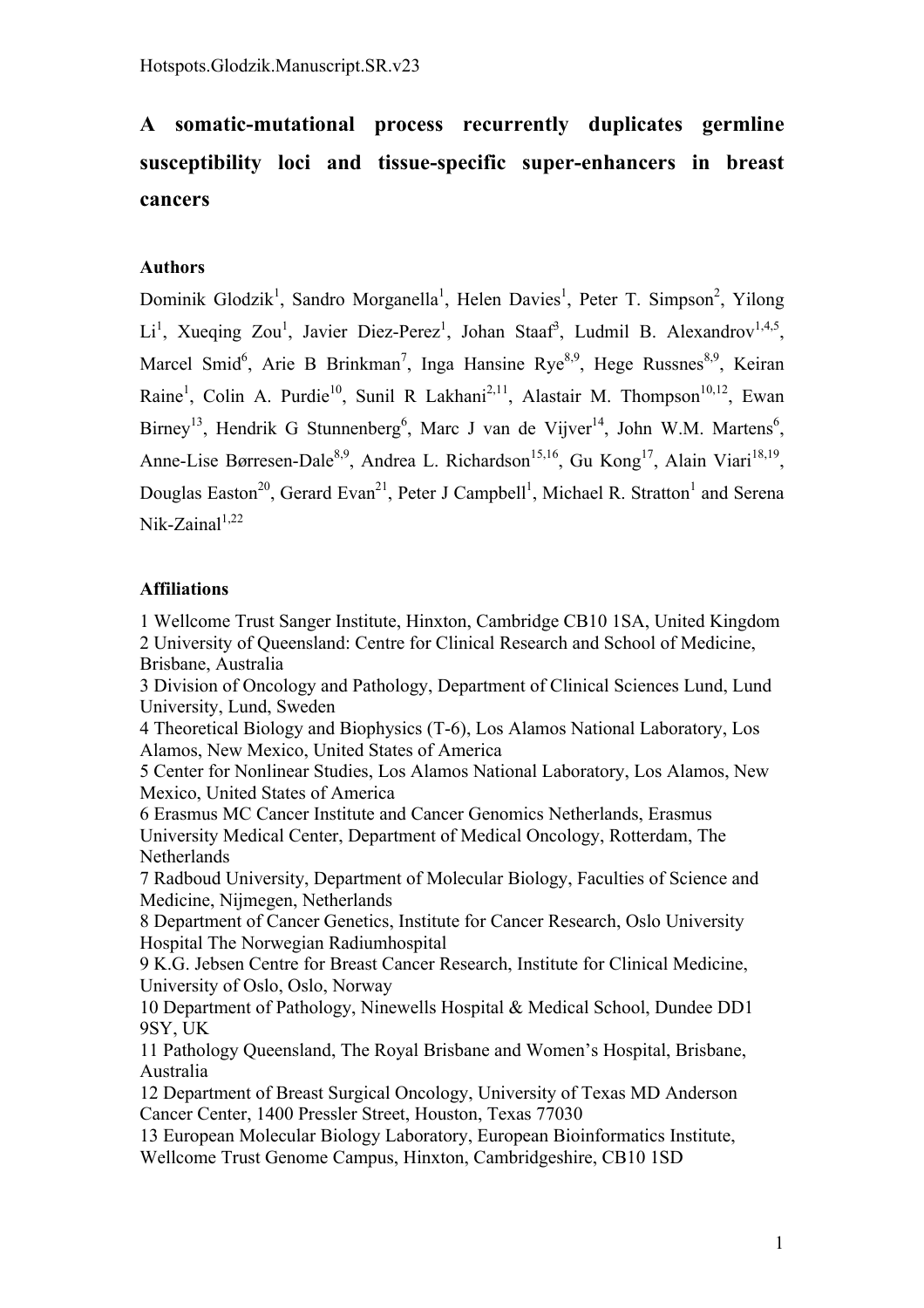14 Department of Pathology, Academic Medical Center, Meibergdreef 9, 1105 AZ Amsterdam, the Netherlands

15 Department of Pathology, Brigham and Women's Hospital, Boston, MA 02115 USA

16 Dana-Farber Cancer Institute, Boston, MA 02215 USA

17 Department of Pathology, College of Medicine, Hanyang University, Seoul, South Korea

18 Equipe Erable, INRIA Grenoble-Rhône-Alpes, 655, Av. de l'Europe, 38330 Montbonnot-Saint Martin, France

19 Synergie Lyon Cancer, Centre Léon Bérard, 28 rue Laënnec, Lyon Cedex 08, France

20 Department of Public Health and Primary Care, Centre for Cancer Genetic Epidemiology, University of Cambridge, Strangeways Research Laboratory, Worts Causeway, Cambridge CB1 8RN, United Kingdom.

21 Department of Biochemistry, University of Cambridge CB2 1GA, United Kingdom.

22 East Anglian Medical Genetics Service, Cambridge University Hospitals NHS Foundation Trust, Cambridge CB2 9NB, UK

## **Corresponding authors:**

Serena Nik-Zainal (snz@sanger.ac.uk)

#### **Summary**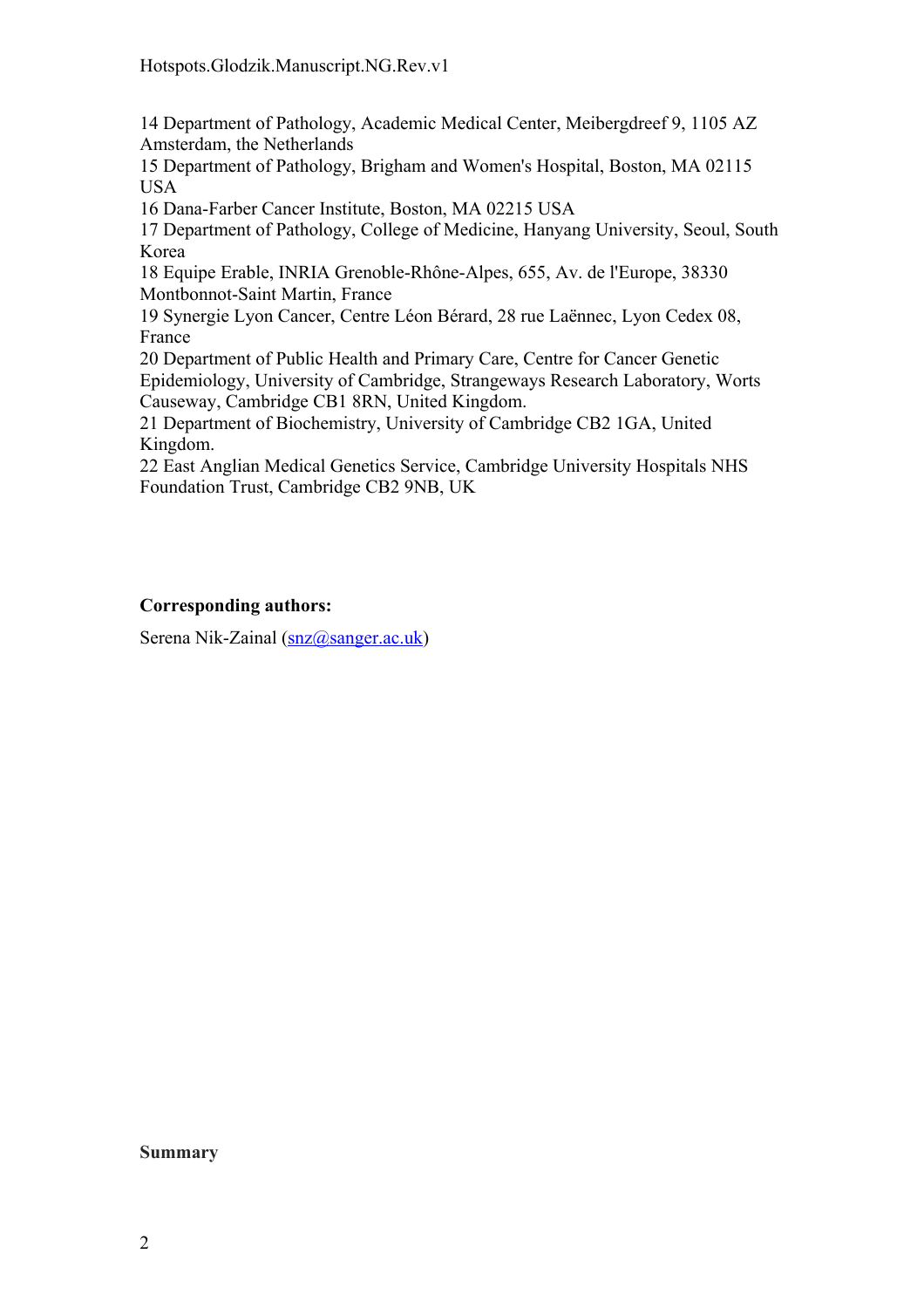#### Hotspots.Glodzik.Manuscript.SR.v23

Somatic rearrangements contribute to the mutagenized landscape of human cancer genomes. Here, we systematically interrogated catalogues of somatic rearrangements of 560 breast cancers<sup>1</sup> to identify hotspots of recurrent rearrangements, specifically tandem duplications, because of previous anecdotal reports of tandem duplications that recurred in different patients. We highlight 33 rearrangement hotspots associated with a signature of Homologous Recombinational (HR) repair deficiency, characterized mainly by large (>100kb) tandem duplications. These hotspots are enriched for breast cancer germline susceptibility loci and breast-specific "superenhancer" regulatory elements, and have a propensity for wholly duplicating these genomic features as well as well-known breast cancer oncogenes. They could represent sites of selective susceptibility to rearrangement mutagenesis and through incrementally increasing copy number, represent sites of secondary selective pressure. Corroborative transcriptomic evidence was observed ranging from strong individual oncogene effects through to weak but quantifiable global gene expression effects. Furthermore, in an independent cohort of WGS ovarian cancers, seven long tandem duplication hotspots were detected that intriguingly demonstrated enrichment for ovarian-specific super enhancers. We thus present these tandem duplication hotspots as evidence of a rearrangement signature that exerts its influence through the coding sequence and through non-coding regulatory elements, contributing a continuum of consequences ranging from inconsequential through to strong oncogenic effects, making this rearrangement mutational process particularly deleterious.

#### **Introduction**

Whole genome sequencing (WGS) has permitted unrestricted access to the human cancer genome, triggering the hunt for driver mutations that could confer selective advantage in all parts of human DNA. Recurrent somatic mutations in coding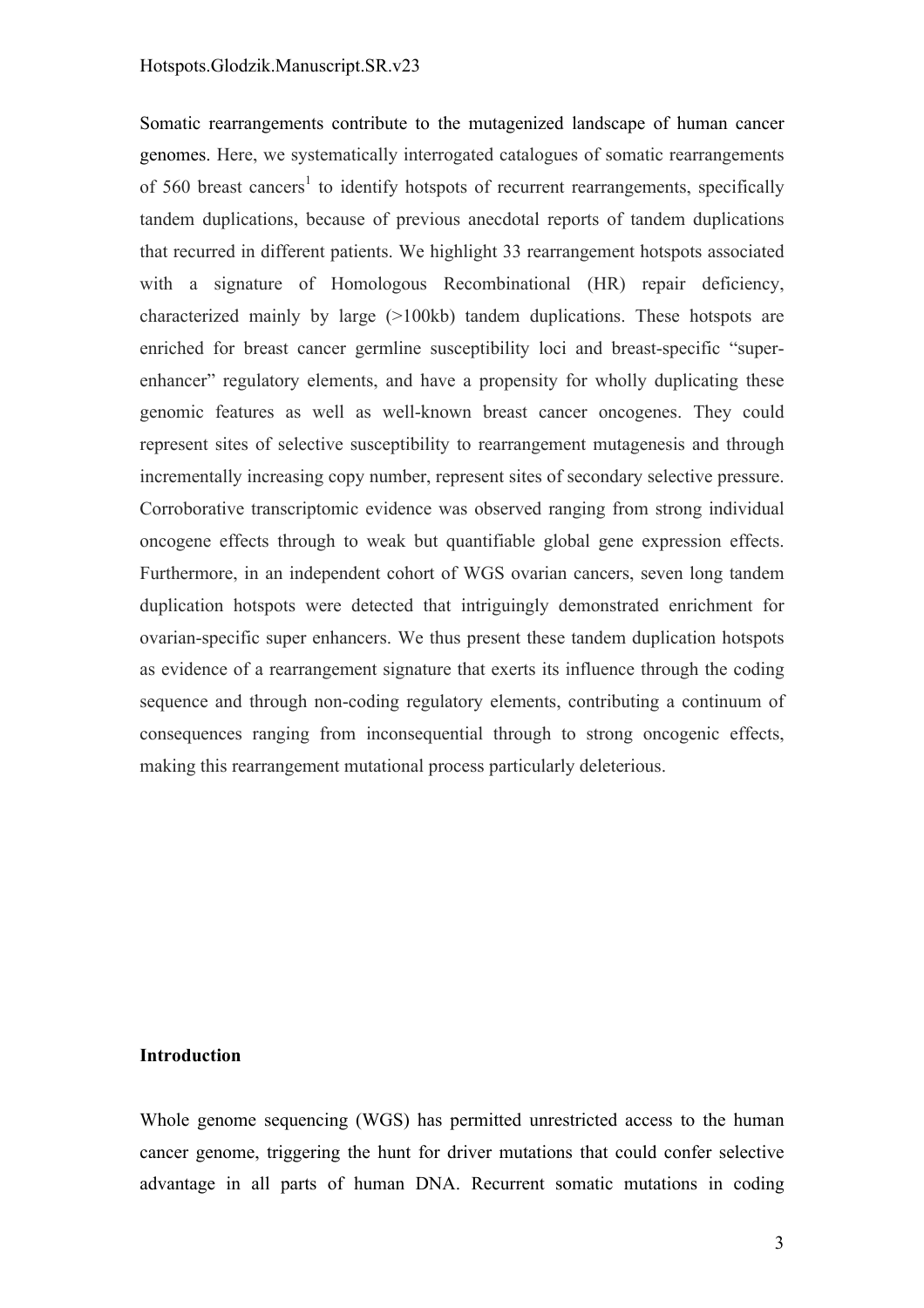#### Hotspots.Glodzik.Manuscript.NG.Rev.v1

sequences are often interpreted as driver mutations particularly when supported by transcriptomic changes or functional evidence. However, recurrent somatic mutations in non-coding sequences are less straightforward to interpret. Although *TERT* promoter mutations in malignant melanoma<sup>2,3</sup> and *NOTCH1* 3' region mutations in chronic lymphocytic leukaemia<sup>4</sup> have been successfully demonstrated as driver mutations, multiple non-coding loci have been highlighted as recurrently mutated but evidence supporting these as true drivers remains lacking. Indeed, in a recent exploration of 560 breast cancer whole genomes<sup>1</sup>, the largest cohort of WGS cancers to date, statistically significant recurrently mutated non-coding sites (by substitutions and insertions/deletions (indels)) were identified but alternative explanations for localized elevation in mutability such as a propensity to form secondary DNA structures were observed<sup>1</sup>.

These efforts have been focused on recurrent substitutions and indels and an exercise seeking sites that are recurrently mutated through rearrangements has not been formally performed. Such sites could be indicative of driver loci under selective pressure (such as amplifications of *ERBB2* and *CCND1*) or could represent highly mutable sites that are simply prone to double-strand break (DSB) damage. Sites that are under selective pressure generally have a high incidence in a particular tissuetype, are highly complex and comprise multiple classes of rearrangement including deletions, inversions, tandem duplications and translocations. By contrast, sites that are simply breakable may show a low frequency of occurrence and demonstrate a preponderance of a particular class of rearrangement, a harbinger of susceptibility to a specific mutational process.

An anecdotal observation in the cohort of 560 breast cancers was of sites in the genome that appeared to be rearranged recurrently, albeit at a low frequency, and by a very specific rearrangement class of tandem duplications. Rarely, tandem duplications recurred at approximately the same locus in the same cancer resulting in the appearance of nested tandem duplications. No explanation was provided for this observation. Here, we have taken a novel approach to systematically seek sites in the human cancer genome that are recurrently mutagenized by rearrangements, specifically tandem duplications, in order to fully understand the prevalence and the impact of these sites of recurrent tandem duplications in this cohort of breast cancers.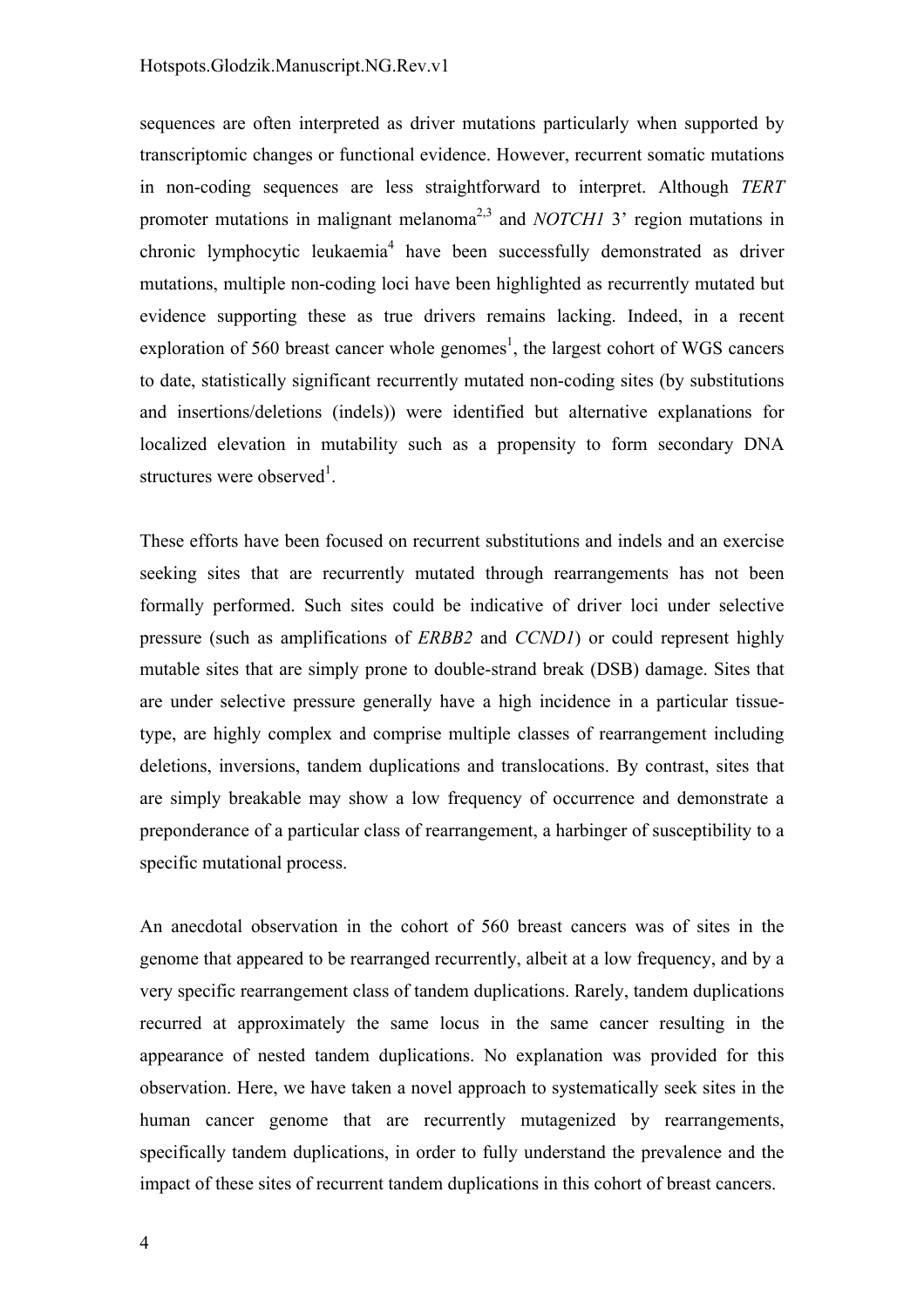In all, 77,695 rearrangements including 59,900 intra-chromosomal (17,564 deletions, 18,463 inversions and 23,873 tandem duplications) and 17,795 inter-chromosomal translocations were identified in this cohort previously. The distribution of rearrangements within each cancer was complex (Figure 1A-D); some had few rearrangements without distinctive patterns, some had collections of focally occurring rearrangements such as amplifications, whereas many had rearrangements distributed throughout the genome - indicative of very different set of underpinning mutational processes.

Thus, large, focal collections of "clustered" rearrangements were first separated from rearrangements that were widely distributed or "dispersed" in each cancer, then distinguished by class (inversion, deletion, tandem duplication or translocation) and size  $(1-10kb, 10-100kb, 100kb-1Mb, 1-10Mb, more than 10Mb)^1$ , before a mathematical method for extracting mutational signatures was applied<sup>5</sup>. Six rearrangement signatures were extracted (RS1-RS6) representing discrete rearrangement mutational processes in breast cancer<sup>1</sup>. Two distinctive mutational processes in particular were associated with dispersed tandem duplications. RS1 and RS3 are mostly characterized by large (>100kb) and small (< 10kb) tandem duplications, respectively (Figure 1E). Although both are associated with tumors that are deficient in homologous recombination  $(HR)$  repair<sup>6-9</sup>, RS3 is specifically associated with inactivation of *BRCA1*. Thus, because they represent distinct biological defects in human cells, we have chosen to proceed with a systematic analysis of sites of recurrent mutagenesis of these two mutational signatures as independent processes.

We identified a surprising number of rearrangement hotspots dominated by the RS1 mutational process characterised by long  $(>100kb)$  tandem duplications<sup>1</sup>. Intuitively, a hotspot of mutagenesis that is enriched for a particular mutational signature implies a propensity to DNA double-strand break (DSB) damage and specific recombinationbased repair mutational mechanisms that could explain these tandem duplication hotspots. However, we find additional intriguing features associated with these hotspots that challenge current perceptions in cancer biology, explained below.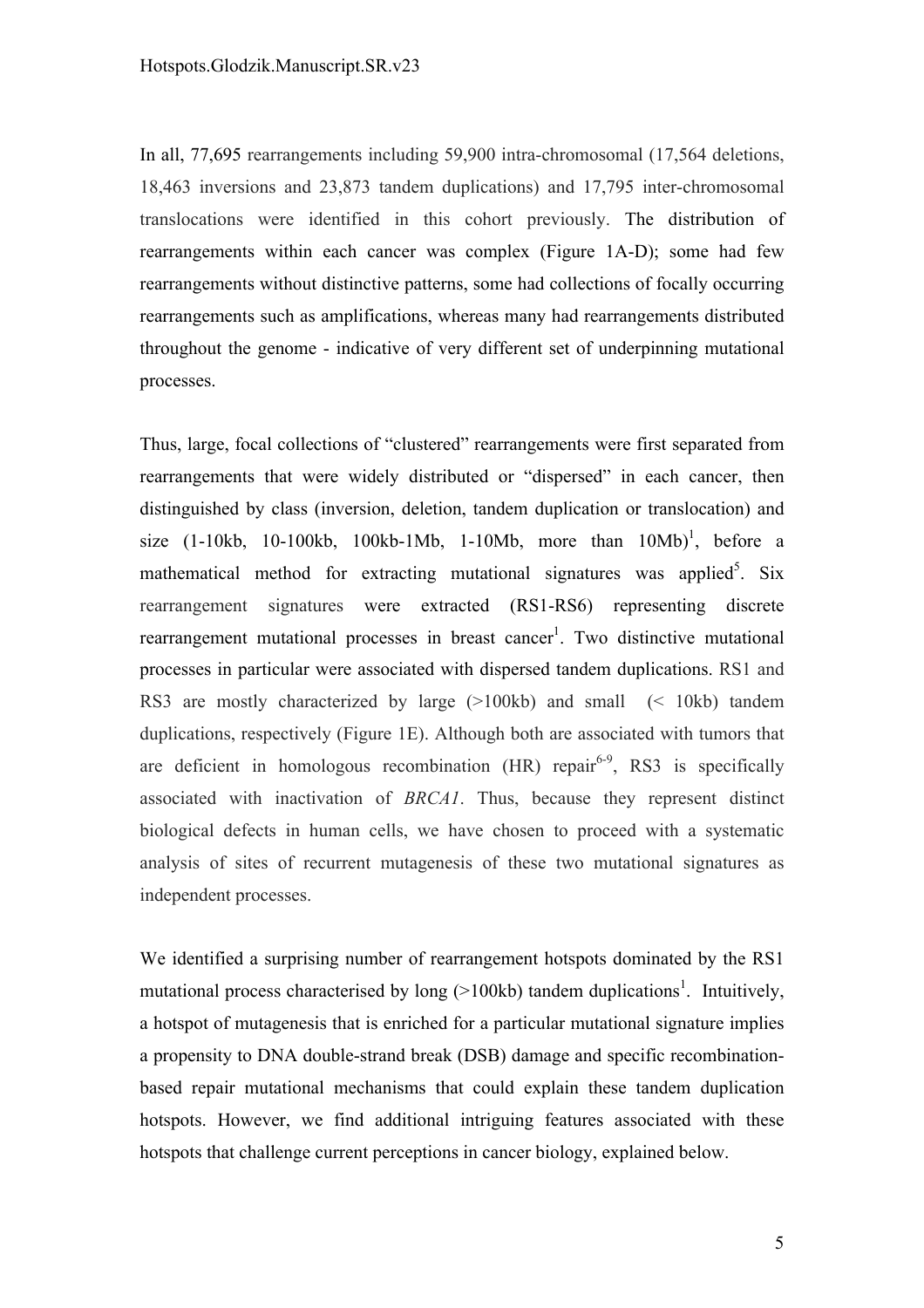#### **Results**

#### *Identification of rearrangement hotspots*

In order to systematically identify hotspots of tandem duplications through the genome, we first considered the background distribution of rearrangements that is known to be non-uniform. A regression analysis was performed to detect and quantify the associations between the distribution of rearrangements and a variety of genomic landmarks including replication time domains, gene-rich regions, background copy number, chromatin state and repetitive sequences (Supplementary materials and Supplementary Figure S1). The associations learned were taken into consideration creating an adjusted background model and were also applied during simulations, these steps being critical to the following phase of hotspot detection. Adjusted background models and simulated distributions were calculated for RS1 and RS3 tandem duplication signatures separately because of vastly differing numbers of rearrangements in each signature of 5,944 and 13,498 respectively, which could bias the detection of hotspots for the different signatures.

We next employed the principle of intermutation distance<sup>10</sup> (IMD)- the distance from one breakpoint to the one immediately preceding it in the reference genome and used a piece-wise constant fitting (PCF) approach<sup>11,12</sup>, a method of segmentation of sequential data that is frequently utilised in analyses of copy number data. PCF was applied to the IMD of RS1 and RS3 separately, seeking segments of the breast cancer genomes where groups of rearrangements exhibited short IMD, indicative of "hotspots" that are more frequently rearranged than the adjusted background model (Figure 2, Supplementary Materials). The parameters used for the PCF algorithm were optimised against simulated data (Supplementary Materials and Supplementary Figure S2). We aimed to detect a conservative number of hotspots while minimising the number of false positive hotspots. Note that all highly clustered rearrangements such as those causing driver amplicons had been previously identified in each sample and removed, and thus do not contribute to these hotspots. However, to ensure that a hotspot did not comprise only a few samples with multiple breakpoints each, a minimum of eight samples was required to contribute to each hotspot. Of note, this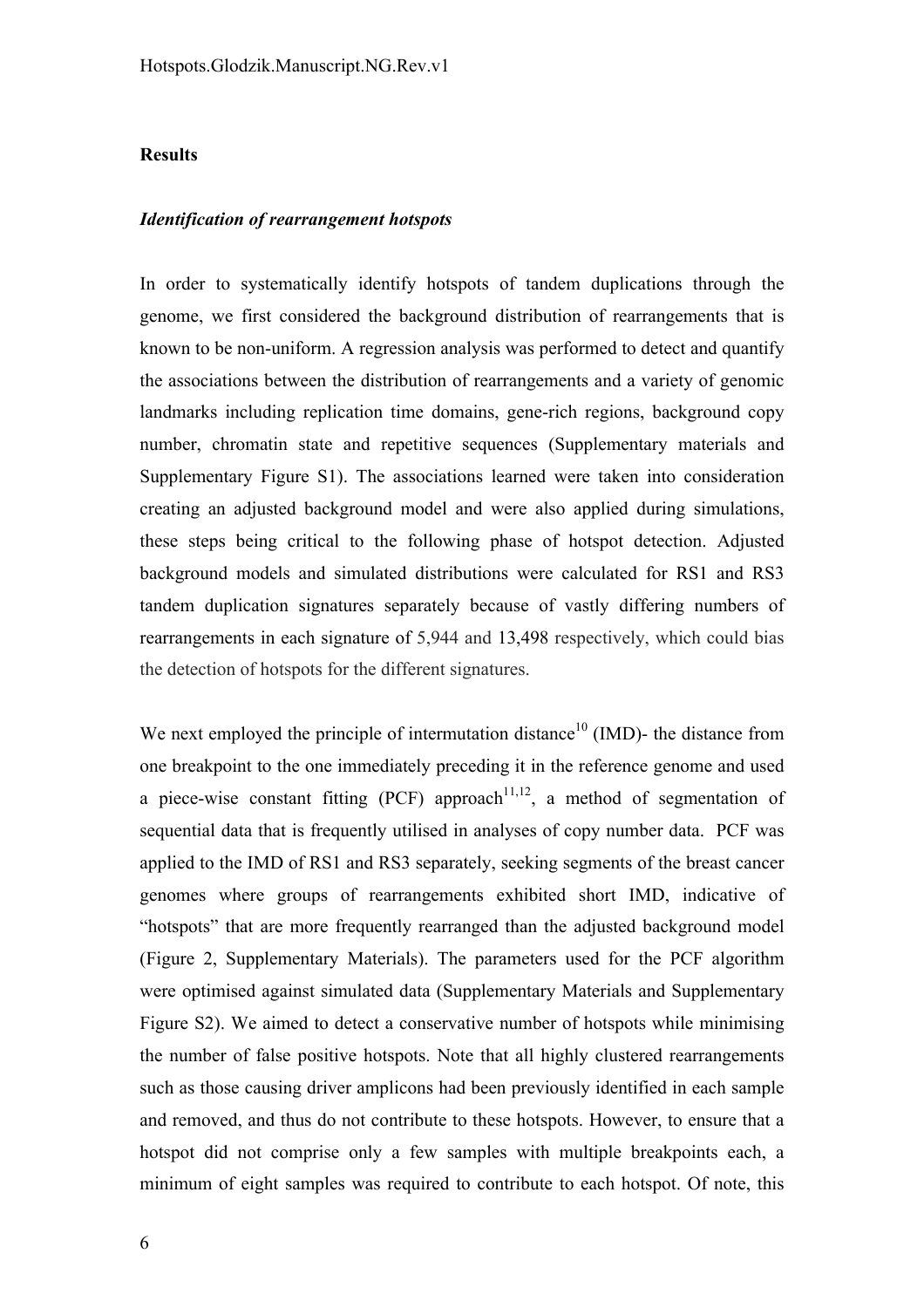method negates the use of genomic bins and permits detection of hotspots of varying genomic size.

Thus, the PCF method was applied to RS1 and RS3 rearrangements separately, seeking loci that have a rearrangement density exceeding twice the local adjusted background density for each signature and involving a minimum of eight samples. Interestingly, 0.5% of 13,498 short RS3 tandem duplications contributed towards four RS3 hotspots. By contrast, 10% of 5,944 long RS1 tandem duplications formed 33 hotspots demonstrating that long RS1 tandem duplications are 20 times more likely to form a rearrangement hotspot than short RS3 tandem duplications. Indeed, these were visible as punctuated collections of rearrangements in genome-wide plots of rearrangement breakpoints (Figure 2C and Supplementary Table S1).

#### *Contrasting RS3 hotspots to RS1 hotspots*

RS3 hotspots had different characteristics to that of RS1 hotspots. The four RS3 hotspots were highly focused, occurred in small genomic windows and exhibited very high rearrangement densities (range 61.8 to 658.3 breakpoints per Mb (Figure 3B). In contrast, the 33 RS1 hotspots had densities between 7.6 and 83.2 breakpoints per Mb and demonstrated other striking characteristics (Figure 3A). In several RS1 hotspots, duplicated segments showed genomic overlap between patients, even when most patients had only one tandem duplication, as depicted in a cumulative plot of duplicated segments for samples contributing rearrangements to a hotspot (Figure 3C, Supplementary Figure S3). Interestingly, the nested tandem duplications that were observed incidentally in the past, were a particular characteristic of RS1 hotspots. The hotspots of RS1 and RS3 were distinct from one another apart from one locus where two lncRNAs *NEAT1* and *MALAT1* reside (discussed in Section 7 of Supplementary Materials).

Assessing the potential genomic consequences of RS1 and RS3 tandem duplications on functional components of the genome, RS1 rearrangements were observed to duplicate important driver genes and regulatory elements while RS3 rearrangements were found to mainly transect them (Supplementary materials section 8 and Figure 4). This is likely to be related to the size of tandem duplications in these signatures. Short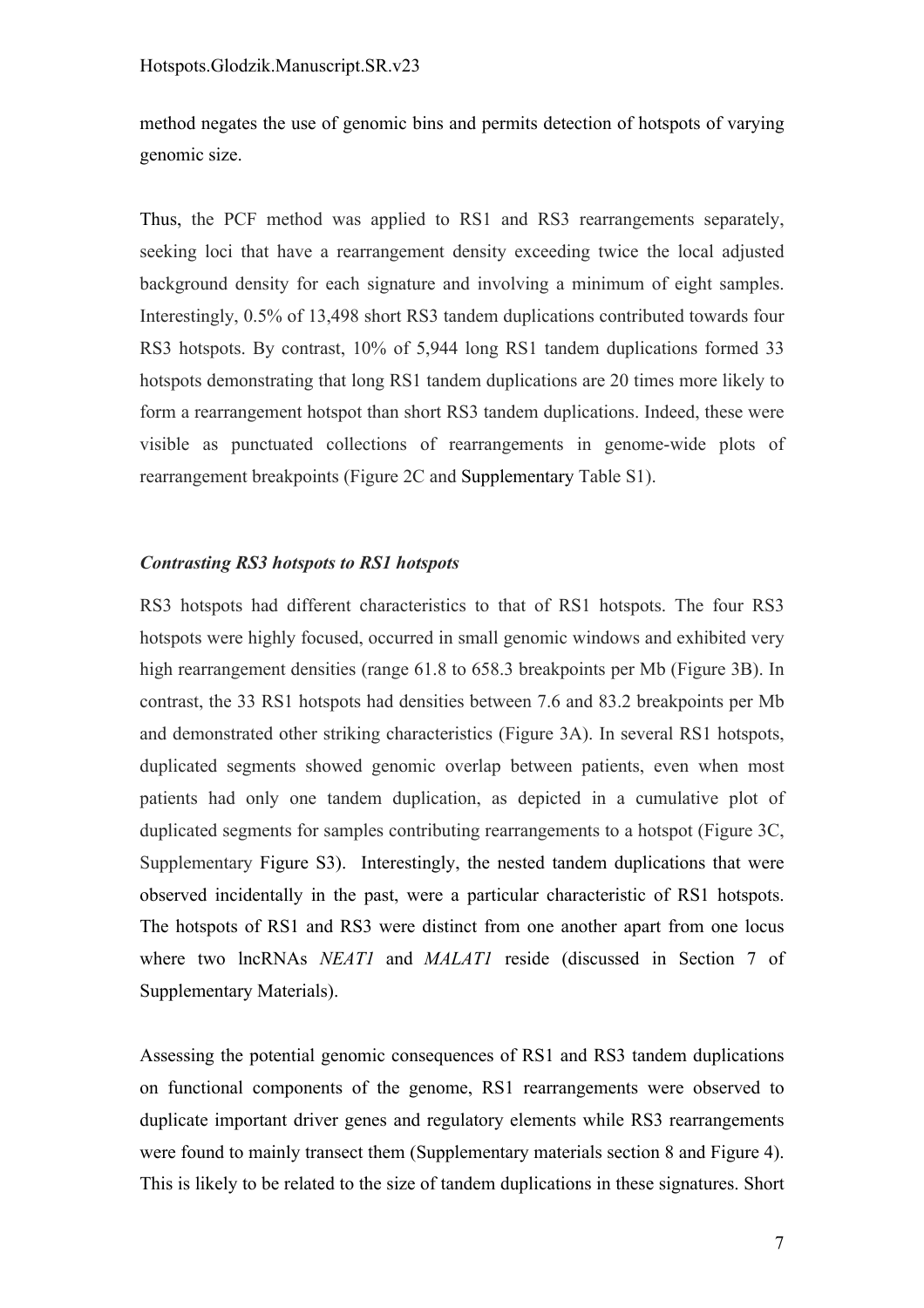(<10kb) RS3 tandem duplications are more likely to duplicate very small regions, with the effect equivalent of disrupting genes or regulatory elements. In contrast, RS1 tandem duplications are long (>100kb), and would be more likely to duplicate whole genes or regulatory elements.

Strikingly, the effects were strongest for tandem duplications that contributed to hotspots of RS1 and RS3 than they were for tandem duplications that were not in hotspots or that were simulated. Thus, although the likelihood of transection/duplication may be governed by the size of tandem duplications, the particular enrichment for hotspots must carry important biological implications.

The enrichment of disruption of tumour suppressor genes by RS3 hotspots (OR 167,  $P=9.4 \times 10^{-41}$  by Fisher's exact test) and is relatively simple to understand - these are likely to be under selective pressure. Accordingly, two of the four RS3 hotspots occurred within well-known tumour suppressors, *PTEN* and *RB1*. Other rearrangement classes are also enriched in these genes in-keeping with being driver events (Section 7 of Supplementary Materials, Supplementary Table S2). Furthermore, these sites were identified as putative driver loci in an independent analysis seeking driver rearrangements through gene-based methods<sup>1</sup>.

By contrast, the enrichment of oncogene duplication by RS1 hotspots (OR 1.49,  $P=4.1 \times 10^{-3}$  by Fisher's exact test) was apparent<sup>13</sup>, although not as strong as the enrichment of transections of cancer genes by RS3 hotspots. More notably, the enrichment of other putative regulatory features was also observed. Indeed, we observed that susceptibility loci associated with breast cancer<sup>14,15</sup> were 4.28 times more frequent in an RS1 hotspot than in the rest of the tandem duplicated genome (Supplementary Figure S4A,  $P=3.4 \times 10^{-4}$  in Poisson test). Additionally, 18 of 33 (54.5%) RS1 tandem duplication hotspots contained at least one breast superenhancer. The density of breast super-enhancers was 3.54 times higher in a hotspot compared to the rest of the tandem duplicated genome (Supplementary Figure S4B,  $P=7.0 \times 10^{-16}$  Poisson test). This effect was much stronger than for non-breast tissue super-enhancers (OR 1.62) or enhancers in general (OR 1.02, Supplementary Table S3). This gradient reinforces how the relationship between tandem duplication hotspots and regulatory elements deemed as super-enhancer, is tissue-specific.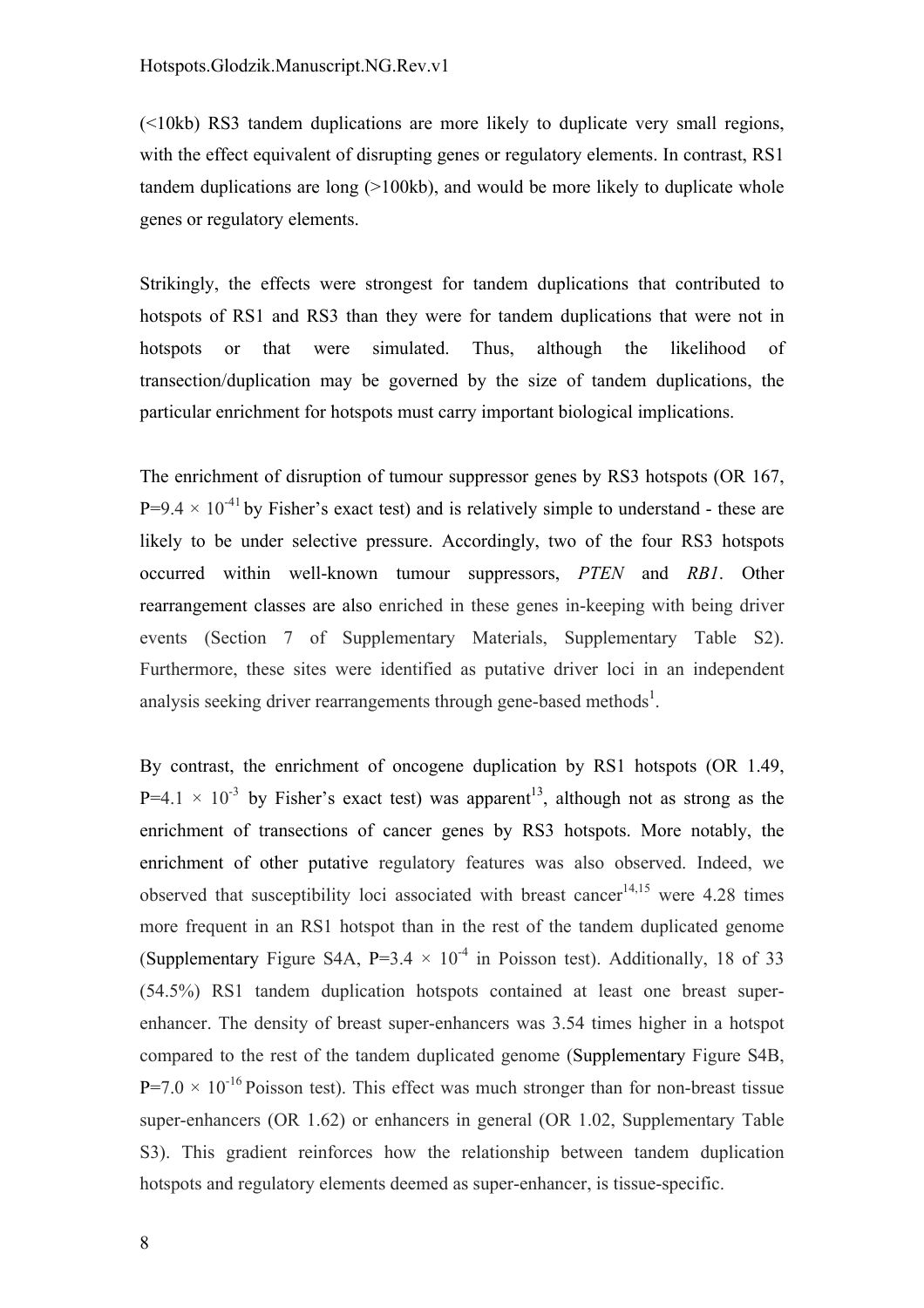The reason underlying these observations in RS1 hotspots however is a little less clear. Single or nested tandem duplications in RS1 hotspots effectively increase the number of copies of a genomic region but only incrementally. The enrichment of breast cancer specific susceptibility loci, super-enhancers and oncogenes at hotspots of a very particular mutational signature could reflect an increased likelihood of damage and thus susceptibility to a passenger mutational signature that occurs because of the high transcriptional activity associated with such regions. However, it is also intriguing to consider that the resulting copy number increase could confer some more modest selective advantage and contribute to the driver landscape. To investigate the latter possibility, we explored the impact of RS1 tandem duplications on gene expression.

#### *Impact of RS1 hotspots on expression*

Several RS1 hotspots involved validated breast cancer genes (e.g. *ESR1*, *ZNF217,* Supplementary Figure S6, S7) and could conceivably contribute to the driver landscape through increasing the number of copies of a gene - even if by only a single copy.

*ESR1* is an example of a breast cancer gene that is a target of an RS1 hotspot. In the vicinity of *ESR1* is a breast tissue specific super-enhancer and a breast cancer susceptibility locus. Fourteen samples contribute to this hotspot, of which ten have only a single tandem duplication or simple nested tandem duplications of this site. Six samples had expression data and all showed significantly elevated levels of *ESR1* despite modest copy number increase (Supplementary Figure S6a). Four samples have a small number of rearrangements (< 30) yet have a highly specific tandem duplication of *ESR1*, suggestive of selection. Most other samples with rearrangements in the other 32 hotspots were triple negative tumours. By contrast, samples with rearrangements in the *ESR1* hotspot showed a different preponderance – eleven of fourteen were estrogen receptor positive tumours. Thus we propose that the duplications in the *ESR1* hotspot are putative drivers that would not have been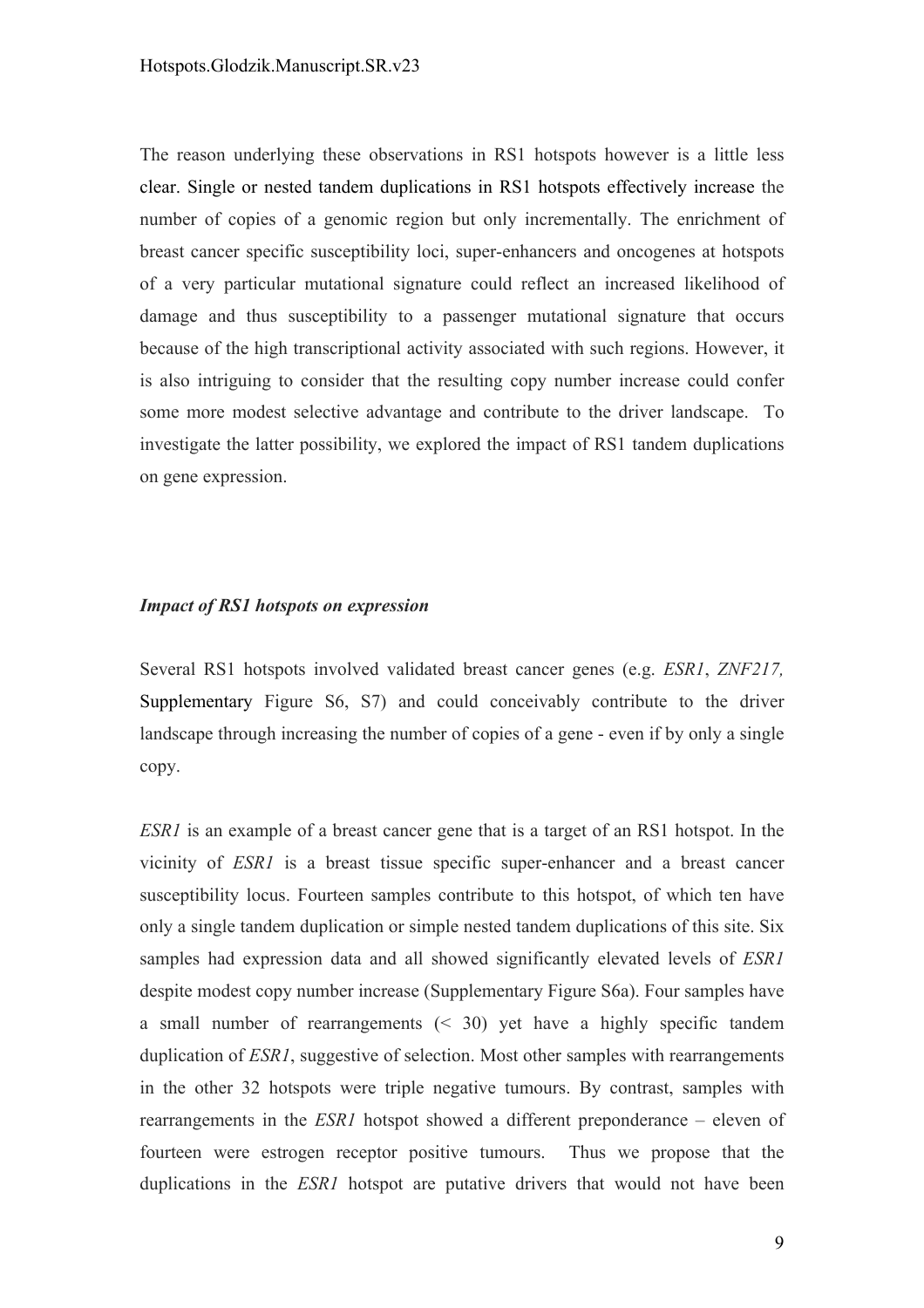detected using customary copy number approaches previously, but are likely to be important to identify because of the associated risk of developing resistance to antiestrogen chemotherapeutics $^{16,17}$ .

*c-MYC* encodes a transcription factor that coordinates a diverse set of cellular programs and is deregulated in many different cancer types<sup>18,19</sup>. 30 patients contributed to the RS1 hotspot at the *c-MYC* locus with modest copy number gains. A spectrum of genomic outcomes was observed including single or nested tandem duplications, flanking (16 samples) or wholly duplicating the gene body of *c-MYC* (14 samples) (Figure 5A). Notably, a breast tissue super-enhancer and two germline susceptibility loci lie in the vicinity of  $c-MYC$  <sup>20</sup> <sup>15</sup>(Figure 5B). We had a larger number of samples with corresponding RNA-seq data and thus modeled the expression levels of *c-MYC* taking breast cancer subtype, background copy number (whole chromosome arm gain is common for chr 8) and sought whether tandem duplicating a gene was associated with increased transcription. We find that tandem duplications in the RS1 hotspot were associated with a doubling of the expression level of *c-MYC* (0.99 s.e. 0.28 log2 FPKM,  $P=4.4 \times 10^{-4}$  in t-test) (Supplementary Table S4).

The expression–related consequences of tandem duplications of putative regulatory elements however, is more difficult to assess because of the uncertainty of the downstream targets of these regulatory elements. We have thus taken a global gene expression approach and applied a mixed effects model to understand the contribution of tandem duplications of these elements, controlling for breast cancer subtype and background copy number. We find that tandem duplications involving a superenhancer or breast cancer susceptibility locus are associated with an increase in levels of global gene expression even when the gene itself is not duplicated. The effect is strongest on oncogenes  $(0.30 + 0.20 \log 2$  FPKM, P=0.12 in ANOVA test) than for other genes (0.16 s.e. 0.04 log2 FPKM,  $P=1.8 \times 10^{-4}$  in ANOVA test) within RS1 hotspots or for genes in the rest of the genome (Supplementary Table S4).

Thus, tandem duplications of cancer genes demonstrate strong expression effects in individual genes (e.g. *ESR1* and *c-MYC*) while tandem duplications of putative regulatory elements demonstrate modest but quantifiable global gene expression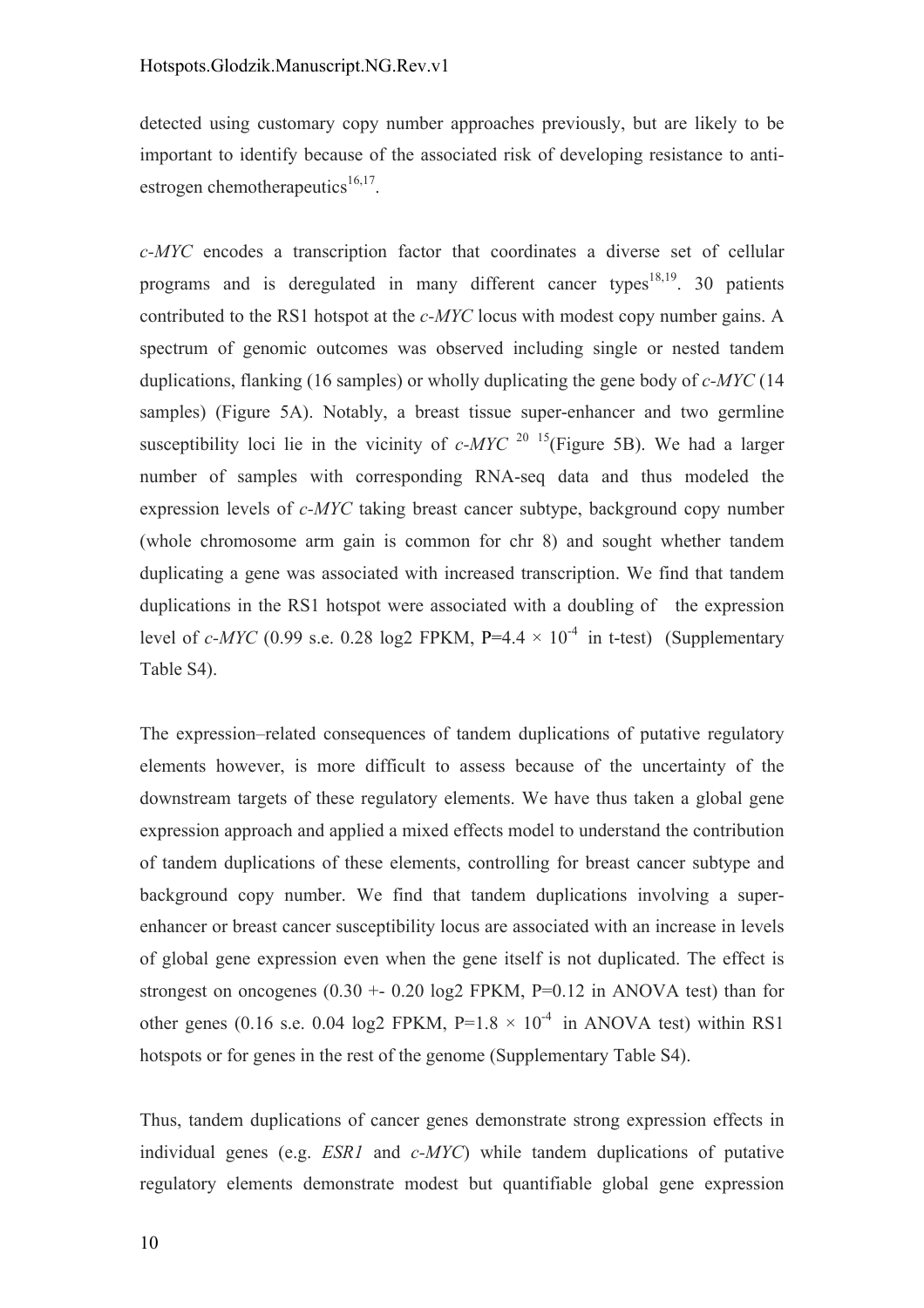effects. The spectrum of functional consequences at these loci could thus range from insignificance, through mild enhancement, to strong selective advantage – consequences of the same somatic rearrangement mutational process.

#### *Long tandem duplication hotspots are present and distinct in other cancers*

We additionally explored other cancer cohorts where sequence files were available. Two cancer types are known to exhibit tandem duplications, particularly pancreatic and ovarian cancers. Raw sequence files were parsed through our mutation-calling algorithms and rearrangement signatures extracted as for breast cancers. Adjusted background models and simulations were performed on these new datasets separately. The total number of available samples was much smaller than the breast cancer cohort, which is currently the largest cohort of WGS cancers of a single cancer type in the world. Thus power for detecting hotspots was substantially reduced particularly for pancreatic cancer. Nevertheless, in ovarian tumours 2,923 RS1 rearrangements were found and seven RS1 hotspots identified, of which six were distinct from breast cancer RS1 hotspots. A marked enrichment for ovarian cancer specific superenhancers (11 super-enhancers over 20.2 Mb, OR 2.9,  $P=1.9 \times 10^{-3}$  in Poisson test) was also noted for these hotspots. *MUC1*, a validated oncogene in ovarian cancer was the focus at one of the hotspots. Thus, although we require larger cohorts of WGS cancers in the future to be definitive, the presentiment is that different cancer-types could have different RS1 hotspots that are focused at highly transcribed sites specific to different tissues.

#### *Discussion: Selective susceptibility or selective pressure?*

Rearrangement signatures may, in principle, be mere passenger read-outs of the stochastic mayhem in cancer cells. However, mutational signatures recurring at specific genomic sites, which also coincide with distinct genomic features, suggest a more directed nature – a sign of either selective susceptibility or selective pressure.

Perhaps it is an attribute of being more highly active or transcribed (e.g. superenhancers) or some other as yet unknown quality (e.g. germline SNP sites and other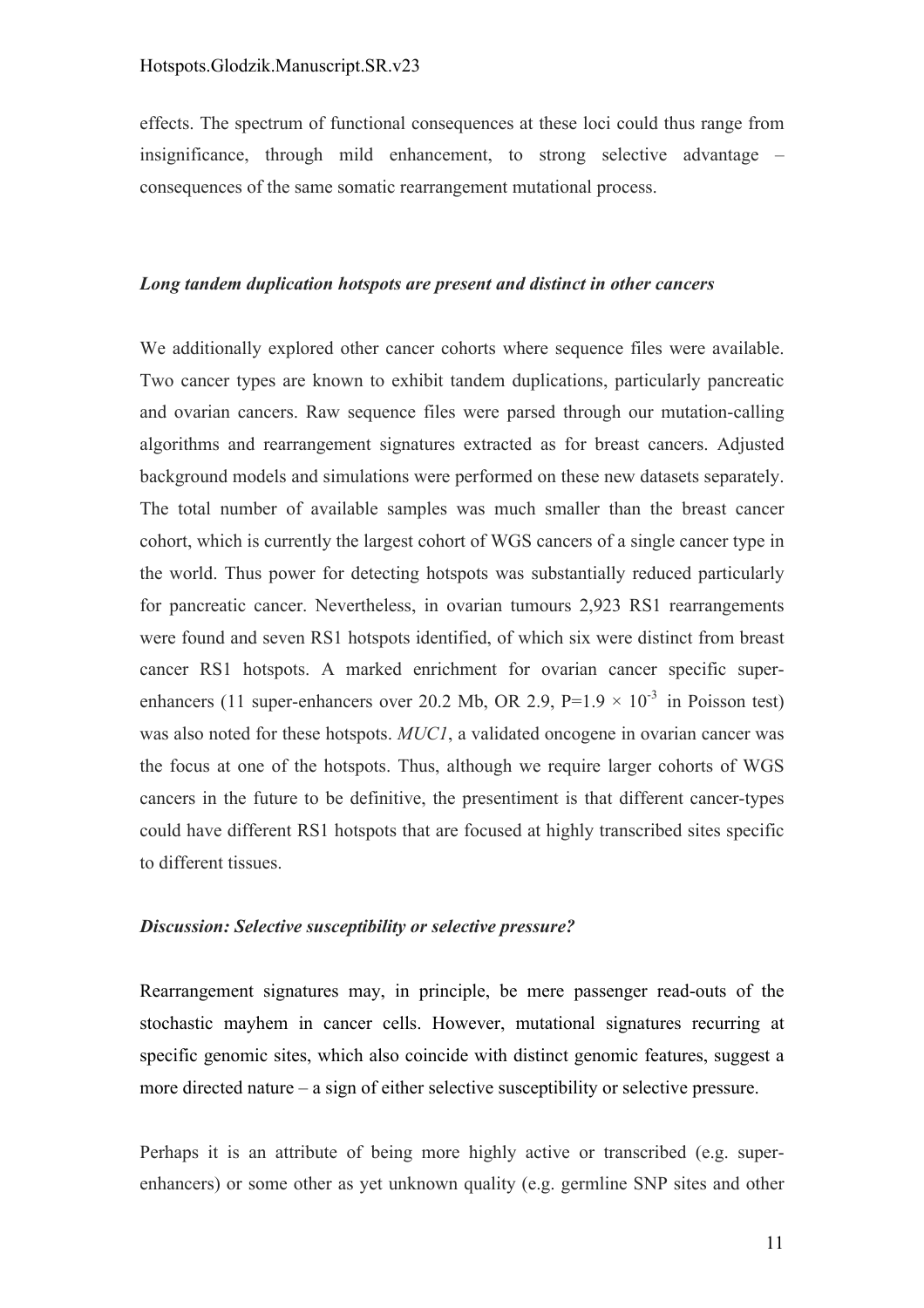hotspots with no discerning features), these hotspots exemplify loci that are rendered more available for DSB damage and more dependent on repair that generates large tandem duplications<sup>6,21-23</sup>. They signify genomic sites that are innately more susceptible to the HR-deficient tandem duplication mutational process – sites of selective susceptibility.

An alternative argument could also hold true: It could be that the likelihood of damage/repair relating to this mutational process is similar throughout the genome. However, through incrementally increasing the number of copies of coding genes that drive tissue proliferation, survival and invasion (*ESR1*, *ZNF217*) or non-coding regions that have minor or intermediate modifying effects in cancer such as germline susceptibility loci or super-enhancer elements, long tandem duplications (unlike other classes of rearrangements) could specifically enhance the overall likelihood of carcinogenesis. The profound implication is that these loci do come under a degree of selective pressure, and that this HR-deficient tandem duplication mutational process is in fact a novel mechanism of generating secondary somatic drivers.

Functional activity related to being a super-enhancer or SNP site could underlie primary susceptibility to mutagenesis of a given locus, but it requires a repair process that generates large tandem duplications to confer selective advantage (Figure 5C). Tandem duplication mutagenesis is associated with DSB repair in the context of HR deficiency and is a potentially important mutagenic mechanism driving genetic diversity in evolving cancers by increasing copy number of portions of coding and non-coding genome. It could directly increase the number of copies of an oncogene or alter non-coding sites where super-enhancers/risk  $\text{loci}^{24}$  are situated. It could therefore produce a spectrum of driver consequences<sup>25,26</sup>, ranging from strong effects in coding sequences to weaker effects in the coding and non-coding genome, profoundly, supporting a polygenic model of cancer development.

#### **Conclusions**

Structural mutability in the genome is not uniform. It is influenced by forces of selection and by mutational mechanisms, with recombination-based repair playing a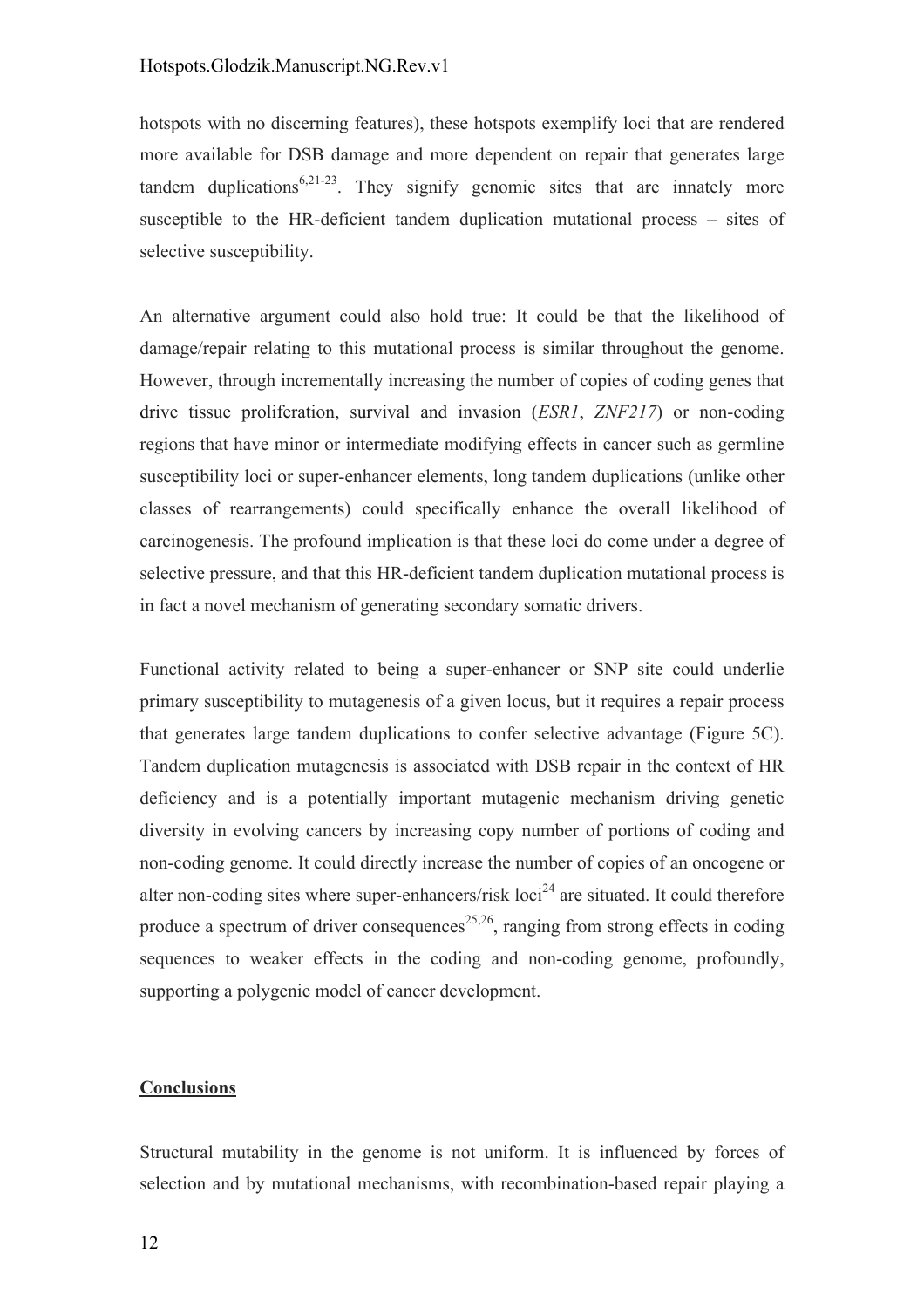#### Hotspots.Glodzik.Manuscript.SR.v23

critical role in specific genomic regions. Mutational processes may however not simply be passive contrivances. Some are possibly more harmful than others. We suggest that mutation signatures that confer a high degree of genome-wide variability are potentially more deleterious for somatic cells and thus more clinically relevant. Translational efforts should be focused on identifying and managing these adverse mutational processes in human cancer.

#### **Author contributions**

D.G. and S.N-Z designed the study, analysed data and wrote the manuscript.

M.R.S., P.J.C., D.E, G.E., contributed towards idea development.

D.G. and S.M. performed all statistical analyses.

H.R.D., S.M., J.D.P., J.S., M.S. and X.Z. performed curation and contributed towards analyses.

M.S., contributed towards curation and analysis of transcriptomic data.

Y.L., L.B.A. contributed towards analysis.

C.P., P.T.S., S.R.L., I.H.R., H.R., contributed pathology assessment and/or samples and FISH analyses.

K.R. contributed IT expertise.

All authors discussed the results and commented on the manuscript.

#### **Acknowledgements**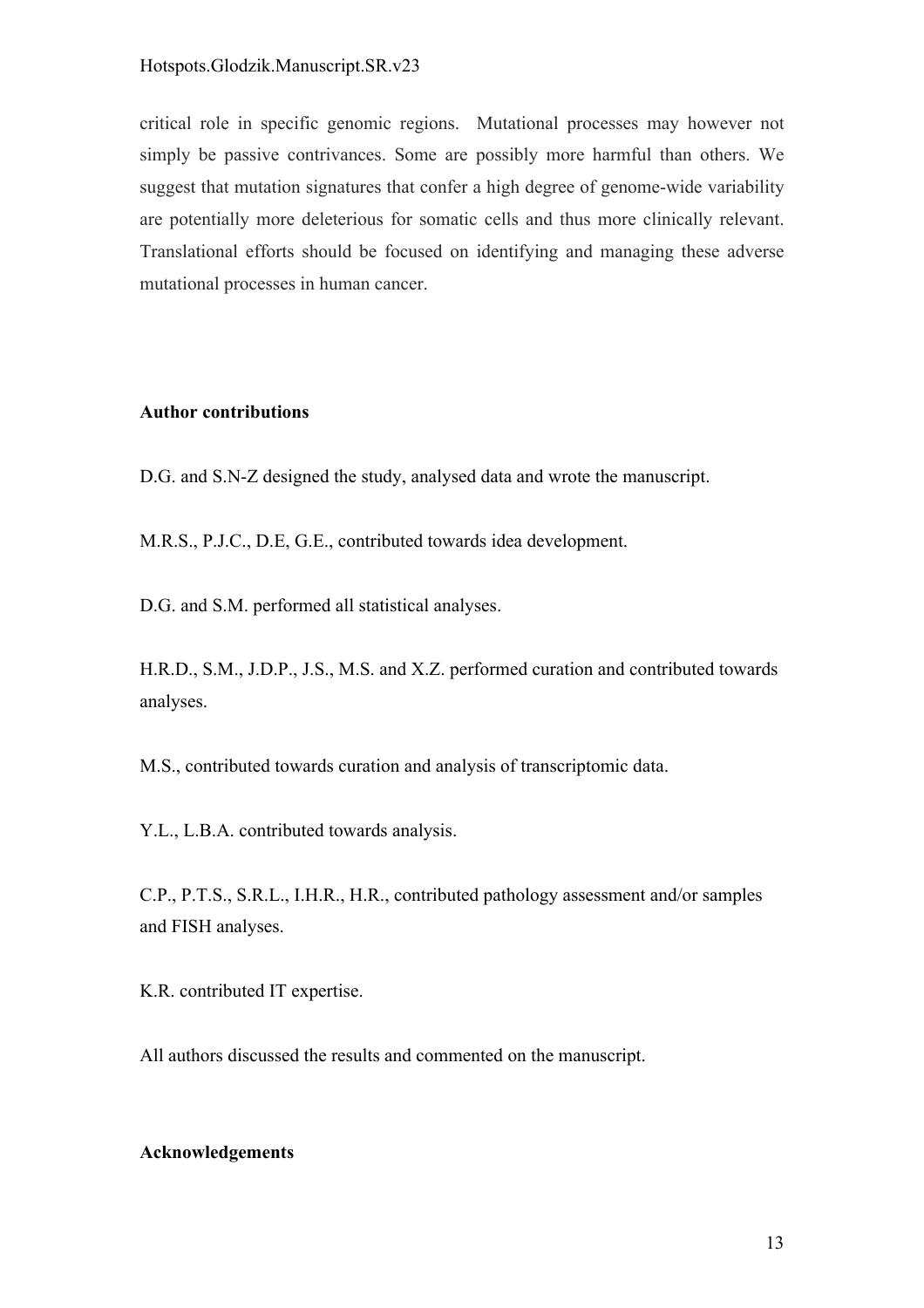Data used in this analysis was funded through the ICGC Breast Cancer Working group by the Breast Cancer Somatic Genetics Study (BASIS), a European research project funded by the European Community's Seventh Framework Programme (FP7/2010-2014) under the grant agreement number 242006; the Triple Negative project funded by the Wellcome Trust (grant reference 077012/Z/05/Z) and the HER2+ project funded by Institut National du Cancer (INCa) in France (Grants N° 226-2009, 02-2011, 41-2012, 144-2008, 06-2012). The ICGC Asian Breast Cancer Project was funded through a grant of the Korean Health Technology R&D Project, Ministry of Health & Welfare, Republic of Korea (A111218-SC01).

Funding: This work is funded by a Wellcome Trust Strategic Award (101126/B/13/Z). DG is supported by the EU-FP7-SUPPRESSTEM project. SN-Z is funded by a Wellcome Trust Intermediate Fellowship (WT100183MA) and is a Wellcome Beit Fellow.

## **Conflicts of interest**

The authors have no conflicts of interest to declare.

## **References**

- 1. Nik-Zainal, S. A compendium of 560 breast cancer genomes. *Nature* (2016).
- 2. Huang, F.W. *et al.* Highly recurrent TERT promoter mutations in human melanoma. *Science* **339**, 957-9 (2013).
- 3. Vinagre, J. *et al.* Frequency of TERT promoter mutations in human cancers. *Nat Commun* **4**, 2185 (2013).
- 4. Puente, X.S. *et al.* Non-coding recurrent mutations in chronic lymphocytic leukaemia. *Nature* **526**, 519-24 (2015).
- 5. Alexandrov, L.B. *et al.* Signatures of mutational processes in human cancer. *Nature* **500**, 415-21 (2013).
- 6. Mehta, A. & Haber, J.E. Sources of DNA double-strand breaks and models of recombinational DNA repair. *Cold Spring Harb Perspect Biol* **6**, a016428 (2014).
- 7. Ceccaldi, R., Rondinelli, B. & D'Andrea, A.D. Repair Pathway Choices and Consequences at the Double-Strand Break. *Trends Cell Biol* **26**, 52-64 (2016).
- 8. al, M.e. The topogaphy of mutational processes in 560 breast cancer genomes. *Nature Communications* (2016).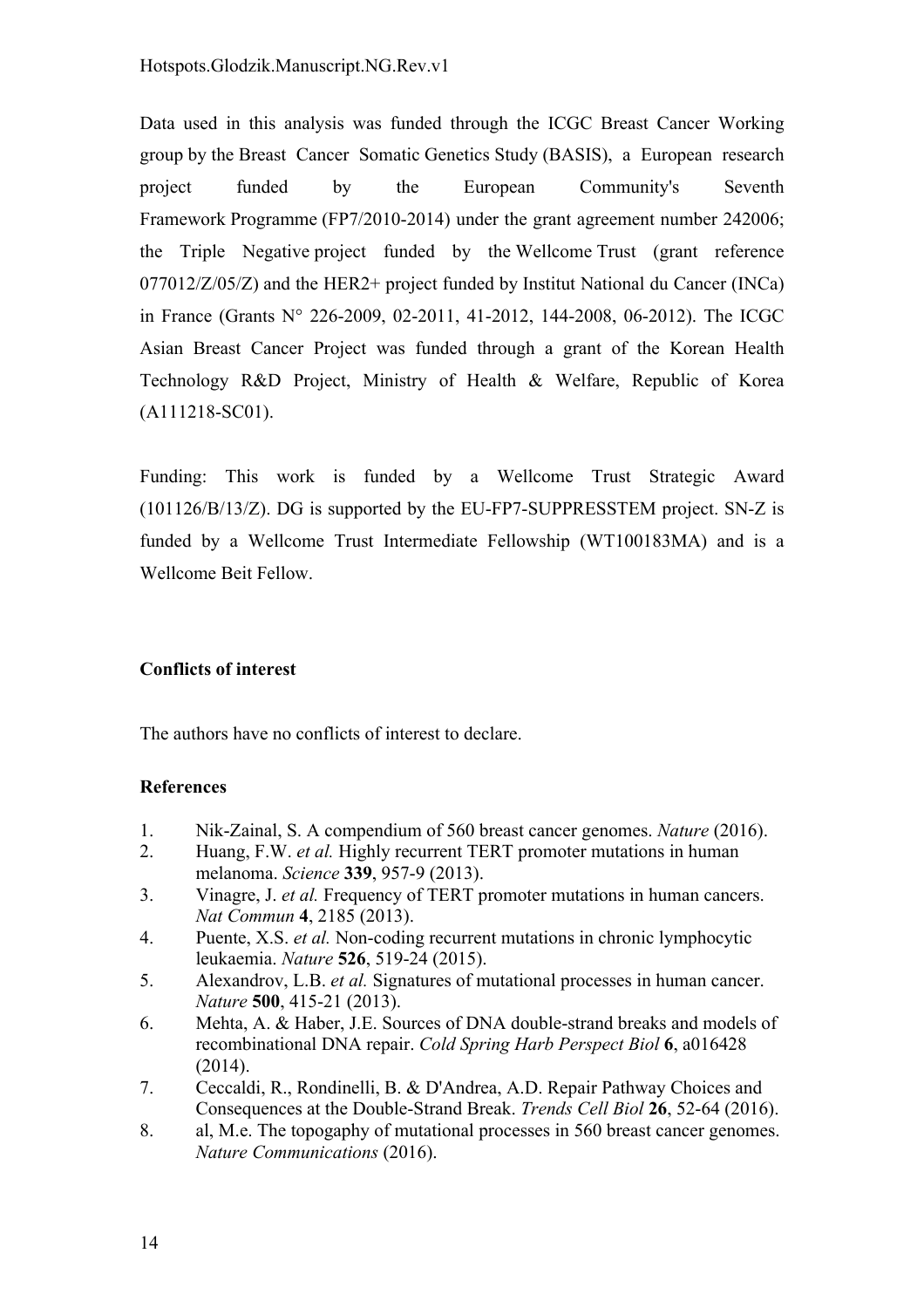- 9. Helleday, T., Eshtad, S. & Nik-Zainal, S. Mechanisms underlying mutational signatures in human cancers. *Nat Rev Genet* **15**, 585-98 (2014).
- 10. Nik-Zainal, S. *et al.* Mutational processes molding the genomes of 21 breast cancers. *Cell* **149**, 979-93 (2012).
- 11. Nilsson, B., Johansson, M., Heyden, A., Nelander, S. & Fioretos, T. An improved method for detecting and delineating genomic regions with altered gene expression in cancer. *Genome Biol* **9**, R13 (2008).
- 12. Nilsen, G. *et al.* Copynumber: Efficient algorithms for single- and multi-track copy number segmentation. *BMC Genomics* **13**, 591 (2012).
- 13. Menghi, F. *et al.* The tandem duplicator phenotype as a distinct genomic configuration in cancer. *Proc Natl Acad Sci U S A* **113**, E2373-82 (2016).
- 14. Garcia-Closas, M. *et al.* Genome-wide association studies identify four ER negative-specific breast cancer risk loci. *Nat Genet* **45**, 392-8, 398e1-2 (2013).
- 15. Easton, D.F. *et al.* Genome-wide association study identifies novel breast cancer susceptibility loci. *Nature* **447**, 1087-93 (2007).
- 16. Li, S. *et al.* Endocrine-therapy-resistant ESR1 variants revealed by genomic characterization of breast-cancer-derived xenografts. *Cell Rep* **4**, 1116-30 (2013).
- 17. Robinson, D.R. *et al.* Activating ESR1 mutations in hormone-resistant metastatic breast cancer. *Nat Genet* **45**, 1446-51 (2013).
- 18. Soucek, L. *et al.* Modelling Myc inhibition as a cancer therapy. *Nature* **455**, 679-83 (2008).
- 19. Shi, J. *et al.* Role of SWI/SNF in acute leukemia maintenance and enhancermediated Myc regulation. *Genes Dev* **27**, 2648-62 (2013).
- 20. Zhang, X. *et al.* Identification of focally amplified lineage-specific superenhancers in human epithelial cancers. *Nat Genet* **48**, 176-82 (2016).
- 21. Costantino, L. *et al.* Break-induced replication repair of damaged forks induces genomic duplications in human cells. *Science* **343**, 88-91 (2014).
- 22. Willis, N.A., Rass, E. & Scully, R. Deciphering the Code of the Cancer Genome: Mechanisms of Chromosome Rearrangement. *Trends Cancer* **1**, 217-230 (2015).
- 23. Saini, N. *et al.* Migrating bubble during break-induced replication drives conservative DNA synthesis. *Nature* **502**, 389-92 (2013).
- 24. Sloan, C.A. *et al.* ENCODE data at the ENCODE portal. *Nucleic Acids Res* **44**, D726-32 (2016).
- 25. Castro-Giner, F., Ratcliffe, P. & Tomlinson, I. The mini-driver model of polygenic cancer evolution. *Nat Rev Cancer* **15**, 680-5 (2015).
- 26. Roy, A. *et al.* Recurrent internal tandem duplications of BCOR in clear cell sarcoma of the kidney. *Nat Commun* **6**, 8891 (2015).

## **Figure legends**

**Figure 1: Spectrum of distribution of rearrangements in human breast cancers.**

**Circos plots depicting somatic rearrangements with chromosomal ideogram on**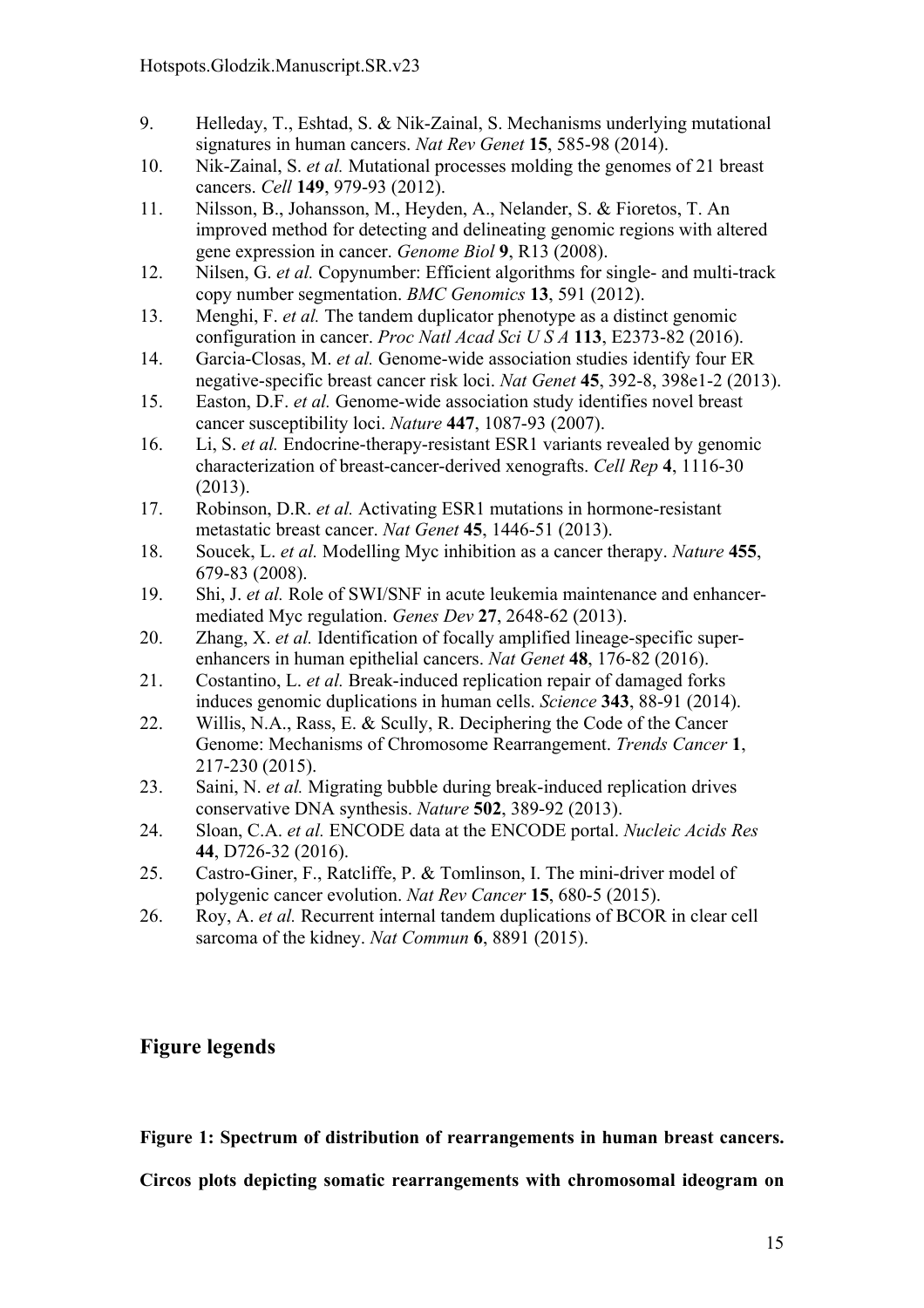**the outermost right and** lines representing rearrangements (green= tandem duplications, pink=deletions, blue=inversions and purple=interchromosomal events). **A,** quiescent tumor, **B,** tumor with focal "clustered" rearrangements, **C,** tumor with mainly tandem duplications distributed throughout the genome ("dispersed" rearrangements) **D,** tumor with a mixed pattern of dispersed rearrangements and clustered rearrangements. **E,** Rearrangement Signatures 1 and 3 comprise mainly tandem duplications but are characterised predominantly by tandem duplications of different lengths (>100kb and <10kb respectively).

**Figure 2: Identifying hotspots of rearrangements. A,** A schematic of dispersed rearrangements in the genomes of 5 hypothetical patients, with regions that are identified as hotspots by the PCF algorithm highlighted in beige. Note the differing sizes of each putative hotspot permitted through this method that negates the use of bins. **B,** Workflow of PCF application to rearrangement signatures. **C,** Rainfall plots of chromosome 8 rearrangements for tandem duplication signatures RS1 (>100kb) top panel and RS3 (<10kb) bottom panel. Inter-rearrangement distance is plotted on a logscale on the y-axis. Black lines demonstrate PCF-defined hotspots. RS1 is 20 times more likely to form hotspots than RS3 and these are visible as punctuated collections of breakpoints in these plots.

**Figure 3: Hotspots of dispersed rearrangements: A large (>100kb) tandem duplication mutational process shows distinctive genomic overlap between patients and coincides with germline susceptibility loci and super-enhancer regulatory elements**

16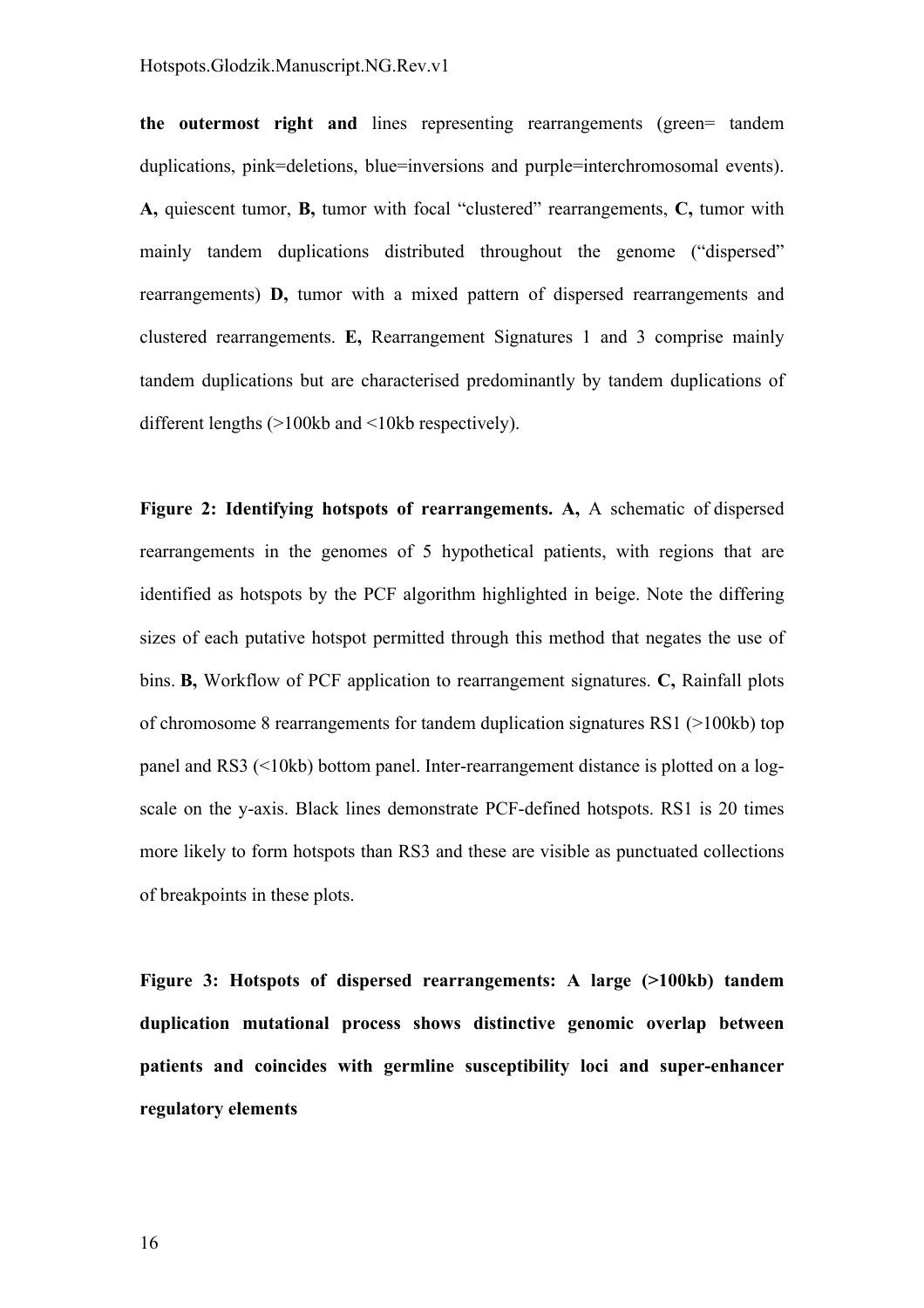**A,** A summary of 33 hotspots of long tandem duplications (RS1) and, **B**, 4 hotspots of short tandem duplications (RS3). Higher panel shows density of rearrangement breakpoints within hotspots. The black horizontal lines denote the expected breakpoint density according to the background model. Lower panel shows frequency of each hotspot in the cohort of 560 patients. Hotspots that contain breast cancer susceptibility SNPs are marked with blue circles, and breast-specific super-enhancers marked with red triangles. Genes that may be relevant are highlighted although their true significance is uncertain. **C,** Two different hotspots of RS1: left panel (chr12:11.8Mb-12.8Mb) coincides with two breast tissue specific super-enhancers and right panel (chr8:116.6Mb-117.7Mb) coincides with a germline susceptibility locus of breast cancer. Nearby cancer genes are annotated, although relevance of these genes is uncertain. Next six panels depict genomic rearrangements for six individual patients at each locus. Copy number (y-axis) depicted as black dots (10kb bins). Green lines present tandem duplication breakpoints. Note the precise genomic overlap between patients. Lowermost panel presents cumulative number of samples with a rearrangement involving this genomic region, emphasizing at its peak, the region of critical genomic overlap between samples. Thick red lines represent breasttissue specific super enhancers. Blue vertical line represents position of germline susceptibility locus of breast cancer. Relevant SNP rsID is provided.

#### **Figure 4: Genomic consequences of the tandem duplication signatures**

Tandem duplications can transect or duplicate genomic features like regulatory elements or genes. **A,** tandem duplications attributed to rearrangement signature RS1 often duplicate genomic regions containing breast cancer predisposition SNPs, breast tissue super-enhancers and oncogenes. RS1 rearrangements in hotspots show a

17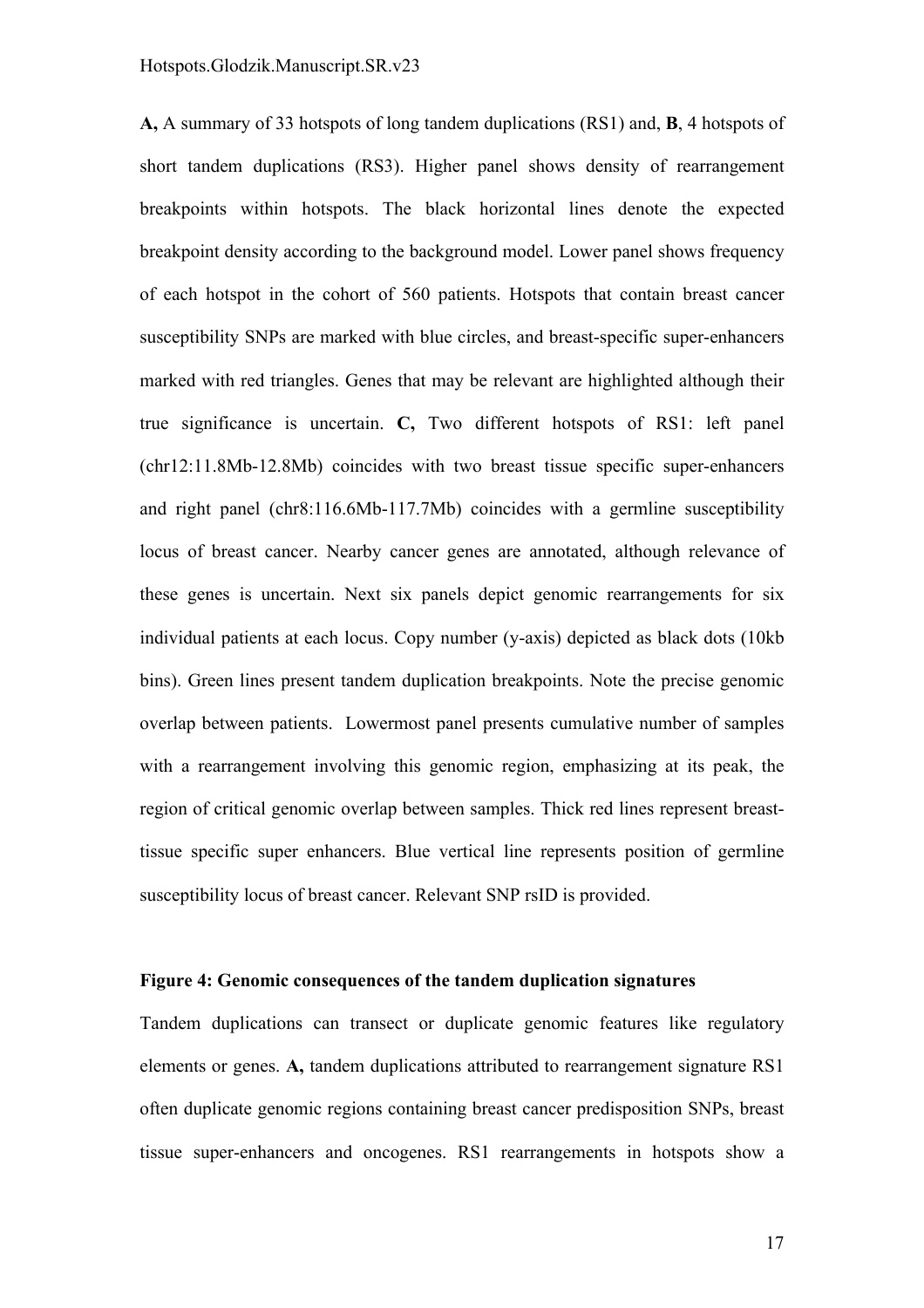particular enrichment when compared to RS1 rearrangements that occur in other regions and when compared to simulated rearrangements. There are 524 RS1 duplications in hotspots, and 4,916 duplications outside of hotspots. **B,** tandem duplications attributed to RS3 in hotspots are enriched for transecting cancer genes more than in the rest of genome, or in simulated data. There are 57 RS3 duplications in hotspots, and 10,967 RS3 duplications outside of hotspots. Asterisks highlight statistically significant enrichment of any particular genomic feature within hotspots compared to outside hotspots, as calculated by two-sided Fisher's exact test. Four asterisks \*\*\*\* denote p-value  $P \le 0.0001$ , \*\*  $P \le 0.01$ , \*  $P \le 0.05$ . Error bars show the standard deviation across ten different simulated datasets.

#### **Figure 5: From selective susceptibility to selective pressure?**

**A,** The spectrum of genomic structural variation at a single locus: *c-MYC*. Copy number (y-axis) depicted as black dots (10kb bins). Lines represent rearrangement breakpoints (green= tandem duplications, pink=deletions, blue=inversions and purple=interchromosomal events). Genes other than c-MYC were marked as black lines at the top of the panel. **B,** Cumulative number of samples with dispersed rearrangements within the *c-MYC*-related tandem duplication hotspot. A peak is observed very close to *c-MYC* but also flanking *c-MYC* where two germline susceptibility loci are observed. A large super-enhancer is also situated upstream of *c-MYC*. **C**, Putative model of cascade of events underlying the RS1-enriched hotspots in breast cancer. Sites enriched for super-enhancers (SENH) may be more highly transcribed and thus exposed to damage including DSB damage. Long tandem duplications are particularly at risk of copying whole genes in contrast to other rearrangement classes. Thus although other rearrangement classes may be found (in